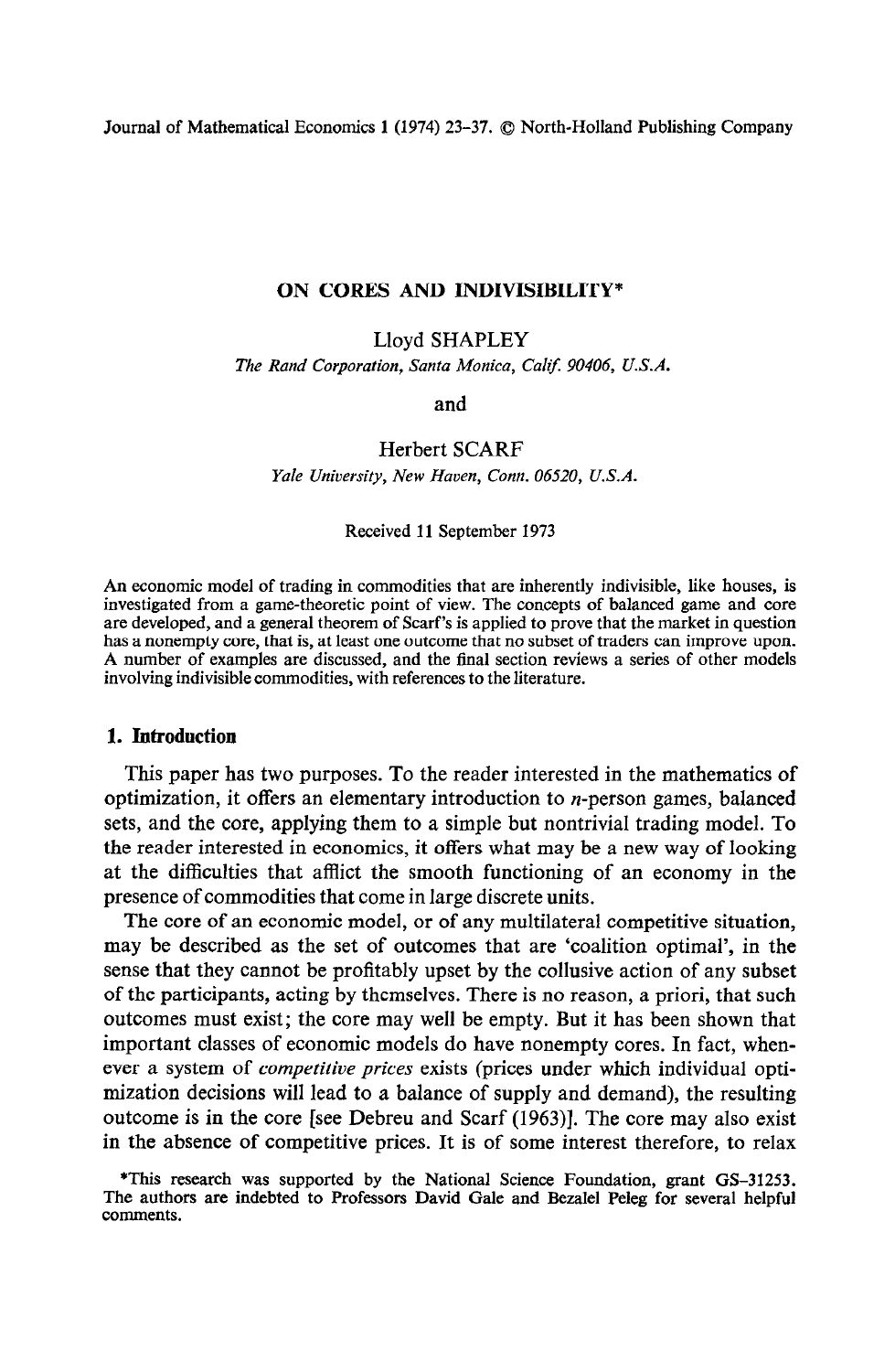one or more of the classical 'regularity' assumptions that, taken together, ensure the existence of competitive prices – such as convexity of preferences, perfect divisibility of commodities, constant returns to scale in production, and absence of externalities  $-\text{and}$  to ask under what conditions the resulting system will have a core. There is already a considerable literature in this area.<sup>1</sup>

We stress that the core is a general game-theoretic concept, definable without reference to any market model [see Aumann and Peleg (1960), Billera (1970), Scarf (1967), Shapley (1967 and 1973)]. Moreover, its existence for the classical exchange economies can be established, if we wish, without making use of the idea of competitive prices [see Scarf (1967), Shapley (1973), Shapley and Shubik (1969a)].

In this paper we consider the case of a commodity that is inherently indivisible, like a house. We formulate a class of markets in which a consumer never wants more than one item, but has ordinal preferences among the items available. We then prove that a core always exists for this model, making use of the concept of 'balanced sets'. The competitive prices for this model are next determined by a separate argument, providing an alternative and more constructive proof of the existence.

A counterexample is then considered, showing that if more complex schemes of preferences among the indivisible goods are allowed, the core may disappear even though all of the classical conditions except perfect divisibility are satisfied.

In the final section, for perspective, we review a series of other models involving indivisible commodities that have been discussed in the literature from the viewpoint of the core.

## **2. The model**

Let there be *n* traders in the market, each with an indivisible good to offer in trade (e.g., a house). The goods are freely transferable, but we shall assume that a trader never has use for more than one item. There being no money or other medium of exchange, the only effect of the market activity is to redistribute the ownership of the indivisible goods, in accordance with the (purely ordinal) preferences of the traders. We shall describe these preferences with the aid of a square matrix:  $A = (a_{ij})$ , where  $a_{ij} > a_{ik}$  means that trader *i* prefers item *j* to item k, and  $a_{ij} = a_{ik}$  means that he is indifferent.<sup>2</sup> Owning no items, we assume, is ranked below all else, and owning several items is ranked only equal to the maximum of their separate ranks. Although only ordinal comparisons are involved in the model, it will be convenient to think of  $A$  as a matrix of real numbers.

<sup>&#</sup>x27;For nonconvexity, see Shapley and Shubik (1966), Starr (1969), Henry (1972); for indivisibility, see Henry (1970 and 1972), Shapley and Shubik (1972), Shubik (1971); for nonconstant returns, see Rader (1970), Scarf; for externalities, see Foley (1970), Shapley and Shubik (1969b). Not all of these refer directly to the core.

 $^{2}$ By 'item j' we mean the good brought to the market by trader j.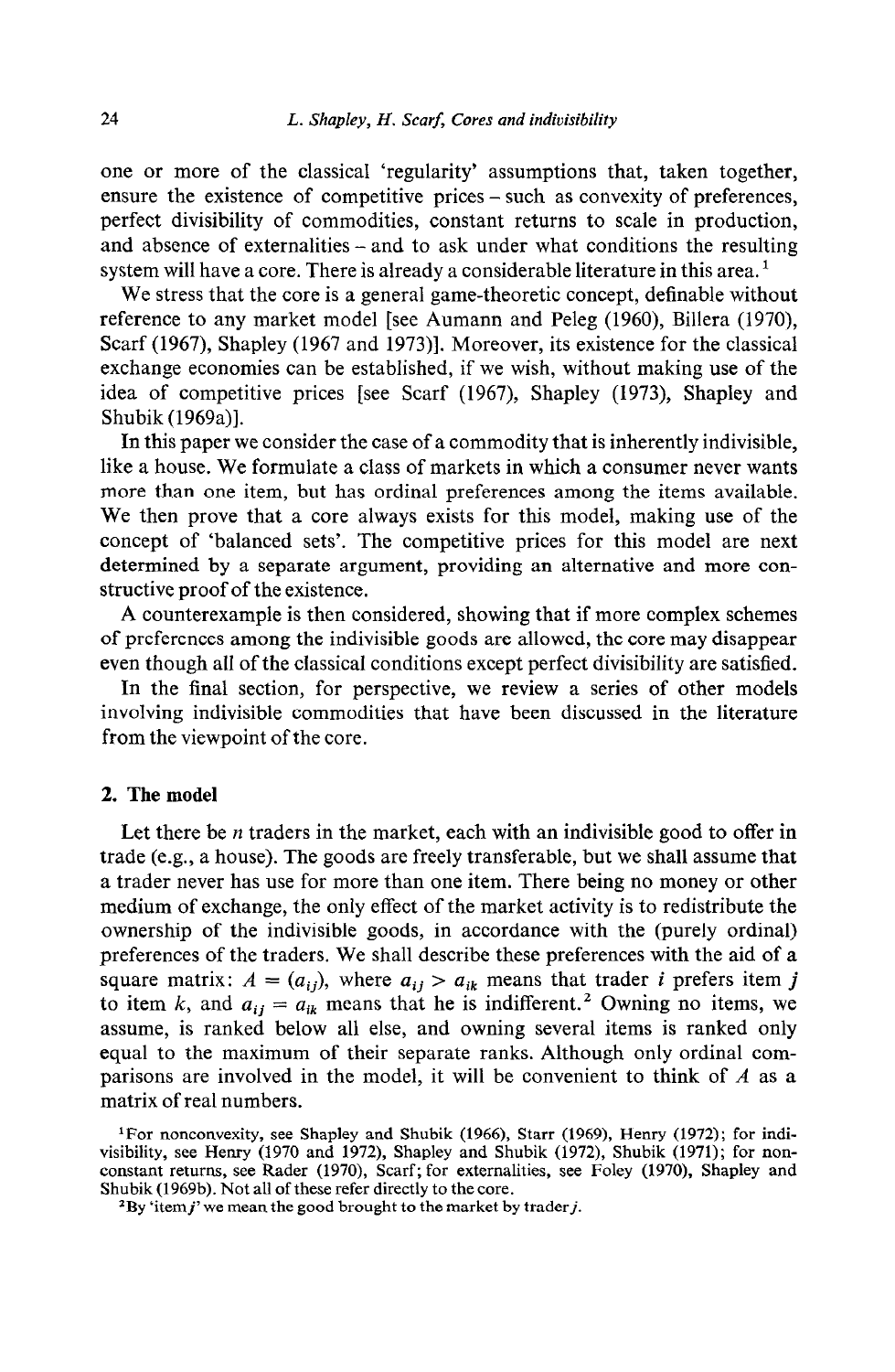The final effect of any sequence of transfers can be described by another matrix  $P = (p_{ij})$ , called an *allocation*, in which  $p_{ij} = 1$  if trader *i* holds item *j* at the end of trading, and  $p_{ij} = 0$  otherwise. In the interesting cases, *P* will be a permutation matrix, i.e., a zero-one matrix with row-sums and column-sums all equal to 1. In any case, the column-sums of *P* will be equal to 1.

Let N denote the set of all traders, and let  $S \subseteq N$ . By an *S-allocation P<sub>s</sub>*, *we* shall mean an *n-by-n* zero-one matrix containing one 1 in each column indexed by a member of S, but containing only zeros in the rows and columns indexed by members of  $N-S$ . An S-allocation describes a distribution of goods that the 'submarket' S could effect. An S-allocation with no row-sum greater than 1 is called an *S-permutation.* It is clear that for every S-allocation that is not an S-permutation, there is an S-permutation that is at least as desirable to every member of S, and more desirable to at least one member of S.

An allocation will be said to be a *core allocation* if there is no submarket S that could have done better for all its members. A core allocation, therefore, is one that cannot be improved upon by 'recontracting' in the sense of Edgeworth (1881). Our aim is to show that *every market of the kind described possesses at least one core allocation.* 

### *3.* **Games and cores**

First, let us recast the problem in a game-theoretic form. Let  $E<sup>N</sup>$  denote the n-dimensional Euclidean space with coordinates indexed by the elements of the set N, and similarly  $E^S$  for  $S \subset N$ . For x,  $y \in E^N$  and  $S \subseteq N$ , we define  $y \geq_{s} x$  to mean that  $y_i \geq x_i$ , all  $i \in S$ . The notations  $>_{s}$  and  $=_{s}$  are defined similarly.

A 'cooperative game without side payments' [Aumann and Peleg (1960), Billera (1971), Scarf (1967), Shapley (1973)] will be identified with its 'characteristic function'. This is a function  $V$  from the nonempty subsets of the 'player space', N, to the subsets of the 'payoff space',  $E^N$ , satisfying the following conditions for each  $S, \phi \subset S \subseteq N$ :

(a)  $V(S)$  is closed.

(b) If  $x \in V(S)$  and  $x \geq_{S} y$ , then  $y \in V(S)$ .

(c)  $[V(S) - \bigcup_{i \in S} \text{int } V(\{i\})] \cap E^S$  is bounded and nonempty.<sup>3</sup>

Here 'int' denotes 'interior of'. Note that property (b) implies that each  $V(S)$  is a *cylinder* (i.e., the Cartesian product of  $E^{N-S}$  with a subset of  $E^S$ ). Intuitively, the projection of  $V(S)$  on  $E^S$  is supposed to represent the pay-offs that the members of S, acting cooperatively, can achieve (or exceed) without outside help.

This interpretation suggests a fourth property, namely, *superadditivity,* which

<sup>3</sup> Condition (c) implies, in particular, that none of the  $V(S)$  are either empty or equal to  $E<sup>N</sup>$ .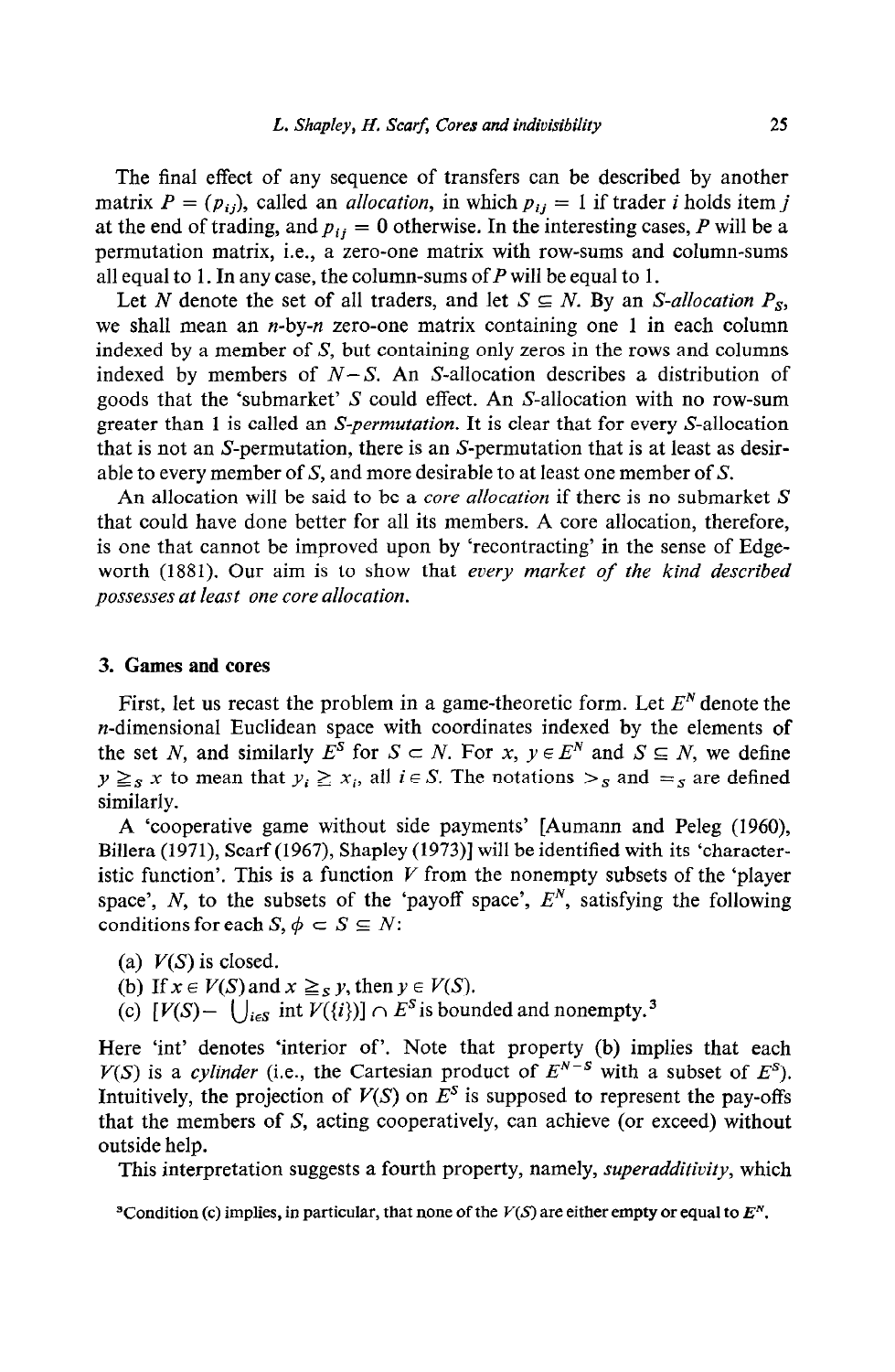may be expressed as

(d)  $V(S \cup T) \supseteq V(T)$  if  $S \cap T = \phi$ .

Although this condition often holds in practice, it will not be required jn the definition of a game.

Of particular interest is a class of games in which the  $V(S)$  are generated by *finite* sets  $Y(S) \subseteq E^N$ , as follows:

 $V(S) = \{x: y \geq_{S} x \text{ for some } y \in Y(S)\}.$ 

Assuming that there are no superfluous generators, each payoff  $y \in Y(S)$ identifies what might be called a 'corner' of the cylindrical set  $V(S)$ .<sup>4</sup> Finitely generated games arise often in applications; they also figure prominently in the proof of the main theorem of Scarf  $(1967)$ .<sup>5</sup>

The *core* of the game may be defined as the set

$$
V(S) - \bigcup_{\phi \in S \subsetneq N} \text{int } V(S).
$$

In other words, the core is the intersection of  $V(N)$  with the closures of the complements of *all* of the  $V(S)$ , including  $V(N)$  itself. The core is a closed subset of the boundary of  $V(N)$ , possibly empty but certainly bounded, and every point in the core is (weakly) Pareto optimal.

Intuitively, the core consists of those outcomes of the game that are *feasible*  [i.e., are in  $V(N)$ ], and that cannot be *improved upon* by any individual or coalition of individuals [i.e., are not interior to any  $V(S)$ ]. It is of considerable interest in the analysis of any cooperative game to determine whether its core is nonempty.

Finally, we need the notion of a 'balanced' game. Let us call a family *T* of nonempty subsets of N *balanced* if the system of equations

$$
\sum_{S:j\in S} \delta_S = 1, \quad j\in N,
$$

has a nonnegative solution with  $\delta_s = 0$  for all S not in T [see Shapley (1967) and 1973), Peleg (1965), Graver (1973)]. A partition of N is a simple example of a balanced family. The numbers  $\delta_s$  are called *balancing weights* for T; it has been shown [Shapley (1967)] that they are unique for *T* if and only if no proper subfamily of *T* is balanced.

The game  $V$  is said to be *balanced* if the following inclusion statement:

 $\bigcap_{S\subset T} V(S) \subseteq V(N),$  $(e)$ 

holds for *all* balanced families *T.* Property (e) is obviously related to property (d) via the partitions of  $N$ , but neither condition directly implies the other. A

<sup>4</sup>That is, a vertex of the projection of  $V(S)$  on  $E^S$ . A glance ahead to figs. 1, 2, or 4 may aid the reader in visualizing the definitions of this section.

5But not in the alternative proof given in Shapley (1973).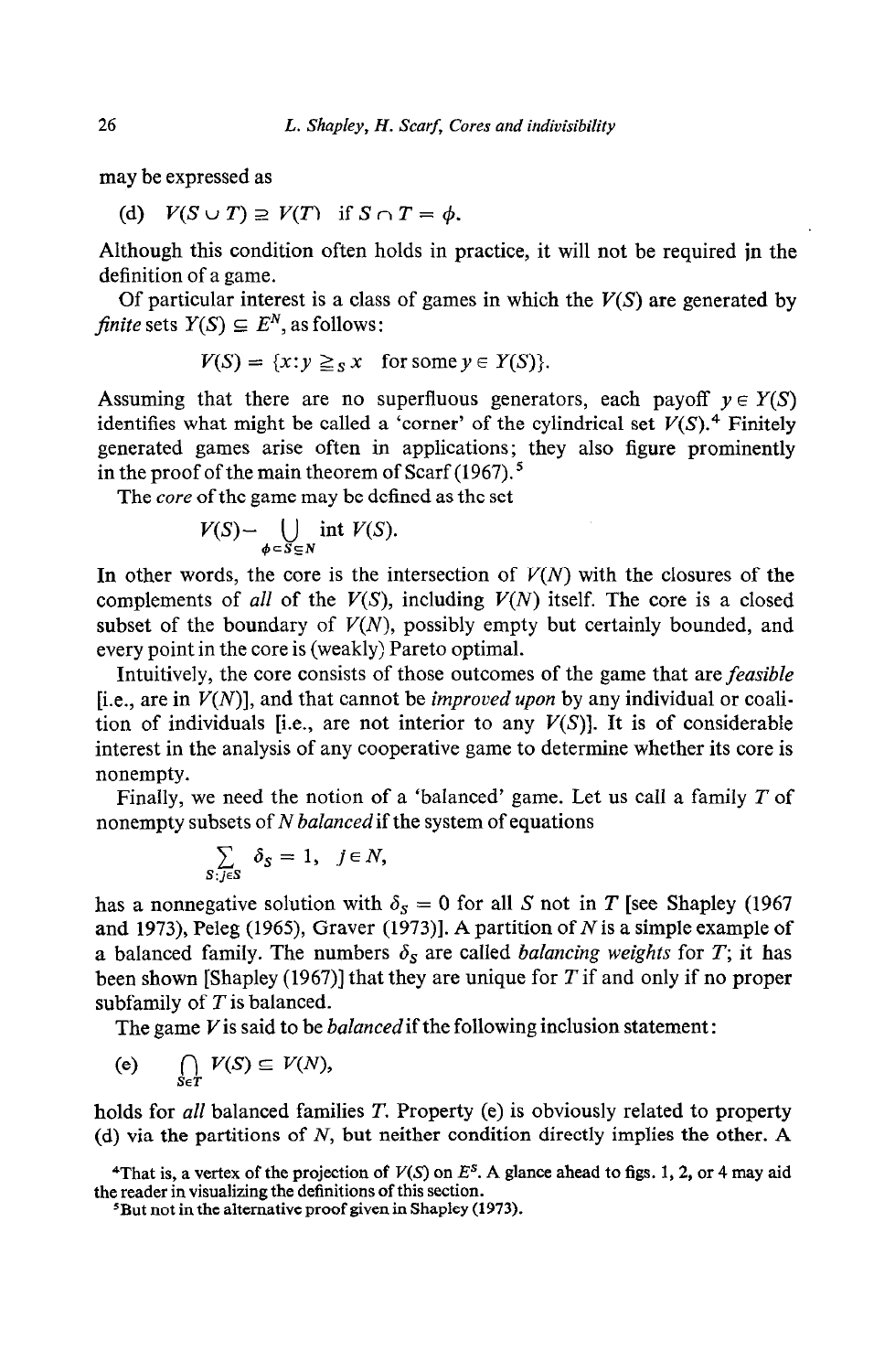fundamental theorem states that the core of a balanced game is not empty [see Bondareva (1963), Scarf (1967), Shapley (1967 and 1973), or the survey article of Billera (1971)]. We shall apply this theorem to the market described in sect. 2.

## 4. The **core of the market**

We now return to the market model of sect. 2. First, we must determine the characteristic function. The sets  $V(S)$  are finitely generated by the S-permutations, since all other S-allocations are dominated by S-permutations in the sense of (b) above. It will be convenient to express  $V(S)$  with the aid of a zero-one matrix  $B_s(x)$ , defined for each  $x \in E^N$  as follows:

$$
b_{S|ij}(x) = \begin{cases} 1 & \text{if } a_{ij} \geq x_i \text{ and } i \in S, \\ 0 & \text{if } a_{ij} < x_i \text{ or } i \notin S. \end{cases}
$$

Thus,  $B_S(x)$  tells us, for each trader i in S, exactly which items he ranks *at or above* his utility level  $x_i$ . We can then define the game V as follows:

 $V(S) = \{x: B_S(x) \ge P_S \text{ for some } S\text{-permutation } P_S\}.$ 

*Theorem. V is a balanced game; hence the market in question has a nonempty core.* 

*Proof.* It is immediately evident that *V* satisfies conditions (a), (b), and (c) of sect. 3. [we could also show without difficulty that *V* satisfies (d).] It remains to be shown that  $V$  satisfies (e).

Let *T* be any balanced family of coalitions, and let  $x \in \bigcap_{S \in T} V(S)$ . Let  $\{\delta_S\}$ be balancing weights for *T.* Then we have

$$
B_N(x) = \sum_{S \in T} \delta_S B_S(x).
$$

By definition of  $V(S)$ , there exists an S-permutation  $P_S$ , for each  $S \in T$ , such that  $B_S(x) \ge P_S$ , and so

$$
\sum_{S \in T} \delta_S B_S(x) \geq \sum_{S \in T} \delta_S P_S.
$$

Call the matrix on the right *D;* then we have

$$
B_N(x)\geq D.
$$

**The** crucial fact about *D* is that it is doubly stochastic; that is, it is nonnegative and has all row- and column-sums equal to 1. This follows directly from the definition of balancing weights; thus, the ith row sum is

$$
\sum_{j \in N} \sum_{S \in T} \delta_S p_{S|ij} = \sum_{S \in T} \delta_S \sum_{j \in N} p_{S|ij}
$$
  
= 
$$
\sum_{S \in T} \delta_S \begin{cases} 1 & \text{if } i \in S \\ 0 & \text{if } i \notin S \end{cases} = \sum_{S : i \in S} \delta_S = 1,
$$

and the argument for the column sums is the same.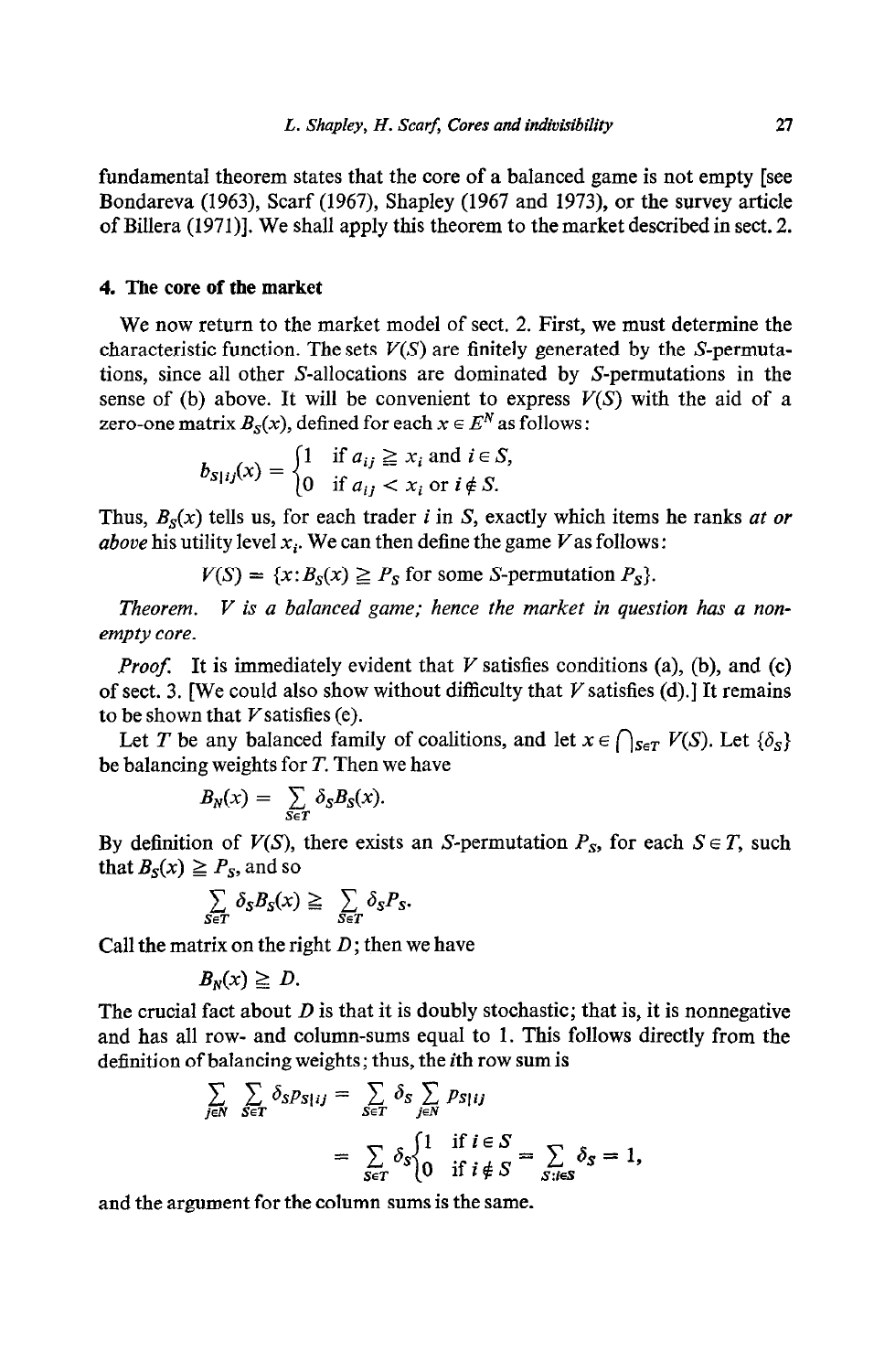The next step will be to change D into a permutation matrix  $P_N$ , that is, to eliminate any fractional entries without changing the row or column sums and to do so without disturbing any entries that are already 0 or 1. Since all entries of  $B_N(x)$  are 0 or 1, we will thereby ensure that  $B_N(x) \ge P_N$ .

Since a fraction cannot occur alone in a row or column, either *D* is already a permutation matrix or there is a closed loop of fractional entries :



Alternately adding and subtracting a fixed number  $\varepsilon$  to the elements of this loop will clearly preserve row and column sums. If  $\varepsilon$  is too large, then negative entries will be created, but making  $\varepsilon$  as large as possible consistent with nonnegativity will produce a new doubly stochastic matrix *D'* that has at least one more zero than *D,* and hence *fewer* fractional entries. If *D'* is not yet doubly stochastic, we can repeat the operation. Eventually we must obtain what we want - a permutation matrix  $P_N$  such that  $B_N(x) \ge P_N$ . Hence x is in  $V(N)$ . Hence  $\bigcap_{S \in T} V(S) \subseteq V(N)$ . Hence the game is balanced. Q.E.D.

#### 5. An **example to illustrate the theorem**

Let  $n = 3$ , and let 010  $A = |10|$  $\begin{pmatrix} 0 & 1 & 0 \\ 1 & 0 & 1 \\ 0 & 1 & 0 \end{pmatrix}$ .<br>the first and the

This means that the first and third traders want only item 2, while the second trader wants either item 1 or item 3, indifferently.

The characteristic function, being finitely generated, can be described in terms of its 'corners' as follows:<sup>6</sup>

$$
V(\{1\}): (0, -, -),\nV(\{2\}): (-, 0, -),\nV(\{3\}): (-, -, 0),\nV(\{1, 2\}): (1, 1, -),\nV(\{1, 3\}): (0, -, 0),\nV(\{2, 3\}): (-, 1, 1),\nV(\{1, 2, 3\}): (1, 1, 0) and (0, 1, 1).
$$

<sup>6</sup>See sect. 3. Here, for example,  $(1, 1, -)$  means the set  $\{(1, 1, x_3): x_3$  arbitrary}. Note that since  $V(N)$  happens to require more than one generator in this example it is a nonconvex set.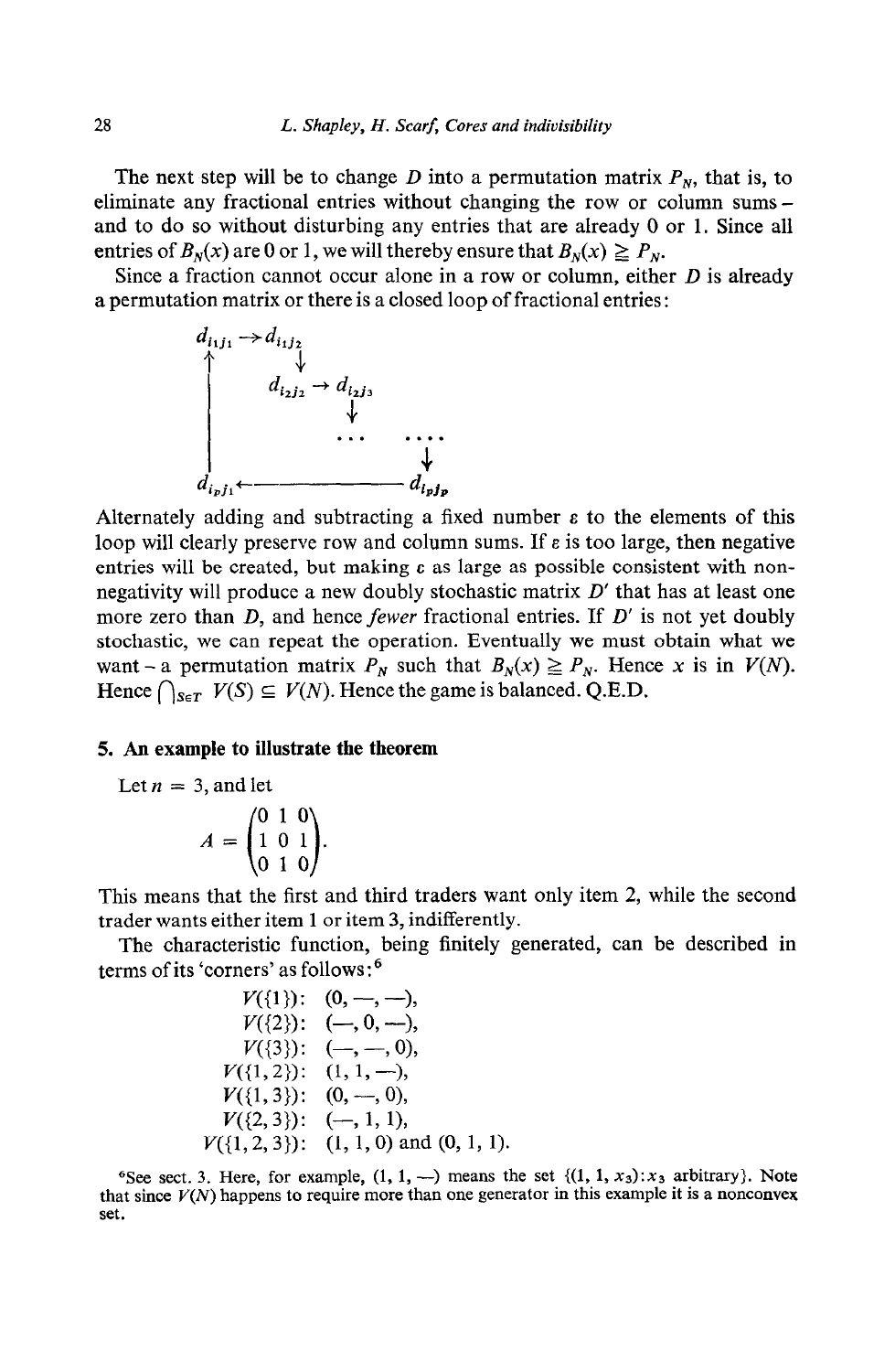As shown in fig. 1, this game has an L-shaped core, with successive vertices (1, 1, O), (0, 1, O), (0, 1, 1).

It is a curious fact that *all* outcomes in the core of this example are 'weakly' improvable, in the sense that one member of an effective coalition can do better while the other member does no worse. The reader may verify that  $\{2, 3\}$  can weakly improve upon any point in the core except  $(0, 1, 1)$ , while  $\{1, 2\}$  can weakly improve upon that point as well as any other point in the core except (1, 1, 0). This illustrates the fact that the 'strict' improvability implicit in the





definition of the core cannot be dispensed with, unless we are willing to give up the existence theorem for balanced games.

It should not be overlooked that what we are calling 'outcomes' of the game do not always correspond to actual trades in the market. Indeed, there are only finitely many ways in which the goods can be reallocated. Only if one allowed some sort of free disposability, permitting the traders to diminish at will the value of the goods,<sup>7</sup> would it be possible to realize an arbitrary payoff

<sup>7</sup>The reader with some experience in the paradoxes of bargaining will recognize that it is not inconceivable that deliberately damaging one's goods might change the overall pattern of trade in a way that returns an advantage to the damager.

C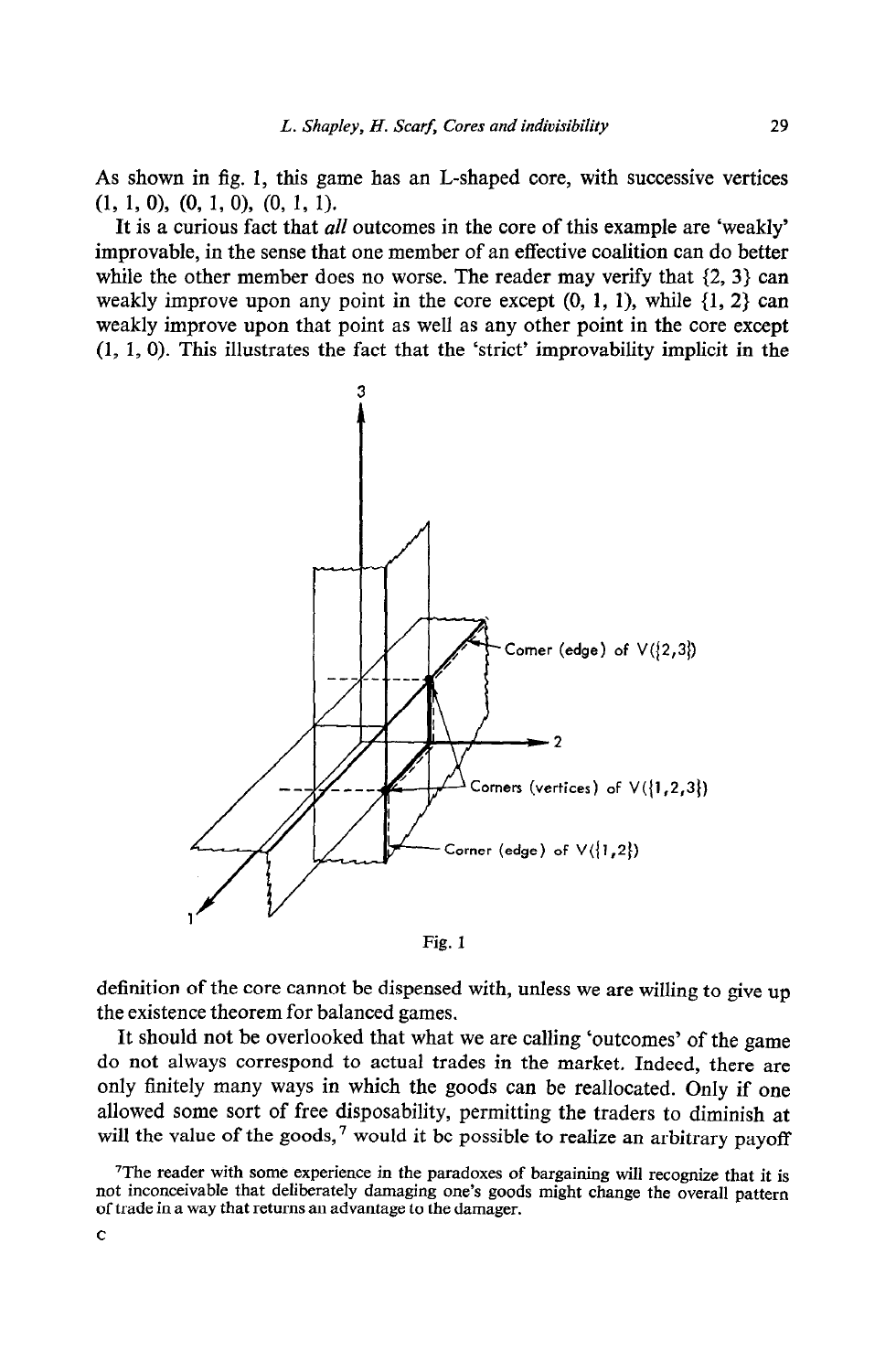vector in the 'feasible' set V(N). This observation does not affect the *existence*  of core allocations in the market when a core exists for the game, since every 'unrealizable' point in  $V(N)$  is majorized by a 'realizable' point. In the present example, of course, only the two tips of the 'L' represent actual trades in the market.

# 6. **Competitive prices**

After the proof in sect. 4 had been discovered, David Gale pointed out to the authors a simple constructive method for finding competitive prices in this market, and hence a point in its core. The following is based on his idea.

Let  $R \subseteq N$ , and define a *top trading cycle for*  $R$  to be any set  $S$ ,  $\phi \subset S \subseteq R$ , whose s members can be indexed in a cyclic order:

$$
S = \{i_1, i_2, \ldots, i_s = i_0\},\
$$

in such a way that each trader  $i<sub>y</sub>$  likes the  $i<sub>y+1</sub>$ 'st good at least as well as any other good in *R*. It is evident that every nonempty  $R \subseteq N$  has at least one top trading cycle, for we may start with any trader in *R* and construct a chain of best-liked goods that eventually must come back to some earlier element.<sup>8</sup>

Using this idea, we can partition  $N$  into a sequence of one or more disjoint sets *:* 

$$
N = S^1 \cup S^2 \cup \ldots \cup S^p,
$$

by taking  $S^1$  to be any top trading cycle for N, then taking  $S^2$  to be any top trading cycle for  $N-S^1$ , then taking  $S^3$  to be any top trading cycle for  $N (S^1 \cup S^2)$ , and so on until N has been exhausted. We can now construct a payoff vector  $x$  by carrying out the indicated trades within each cycle. That is, if  $i = i_y^j \in S^j$ , then  $x_i$  is *i*'s utility for the good of trader  $i_{y+1}^j$ . We assert (1) that x, so constructed, is in the core, and  $(2)$  that a set of competitive prices exists for x.

To establish (1), let S be any coalition. Consider the first *j* such that  $S \cap S^j \neq$  $\phi$ . Then we have

$$
S \subseteq S^j \cup S^{j+1} \cup \ldots \cup S^p = N - (S^1 \cup \ldots \cup S^{j-1}).
$$

Let  $i \in S \cap S<sup>j</sup>$ . Then *i* is already getting in x the highest possible payoff available **to** him in S. No improvement is possible for him, unless he deals outside of S. Hence  $S$  cannot strictly improve, and it follows that  $x$  is in the core.

To establish (2), we merely assign arbitrary prices

$$
\pi^1 > \pi^2 > \ldots > \pi^p > 0
$$

to the goods belonging to the respective cycles  $S^1$ ,  $S^2$ , ...,  $S^p$ . Then trader *i* in

\*A top trading cycle may consist of a single trader!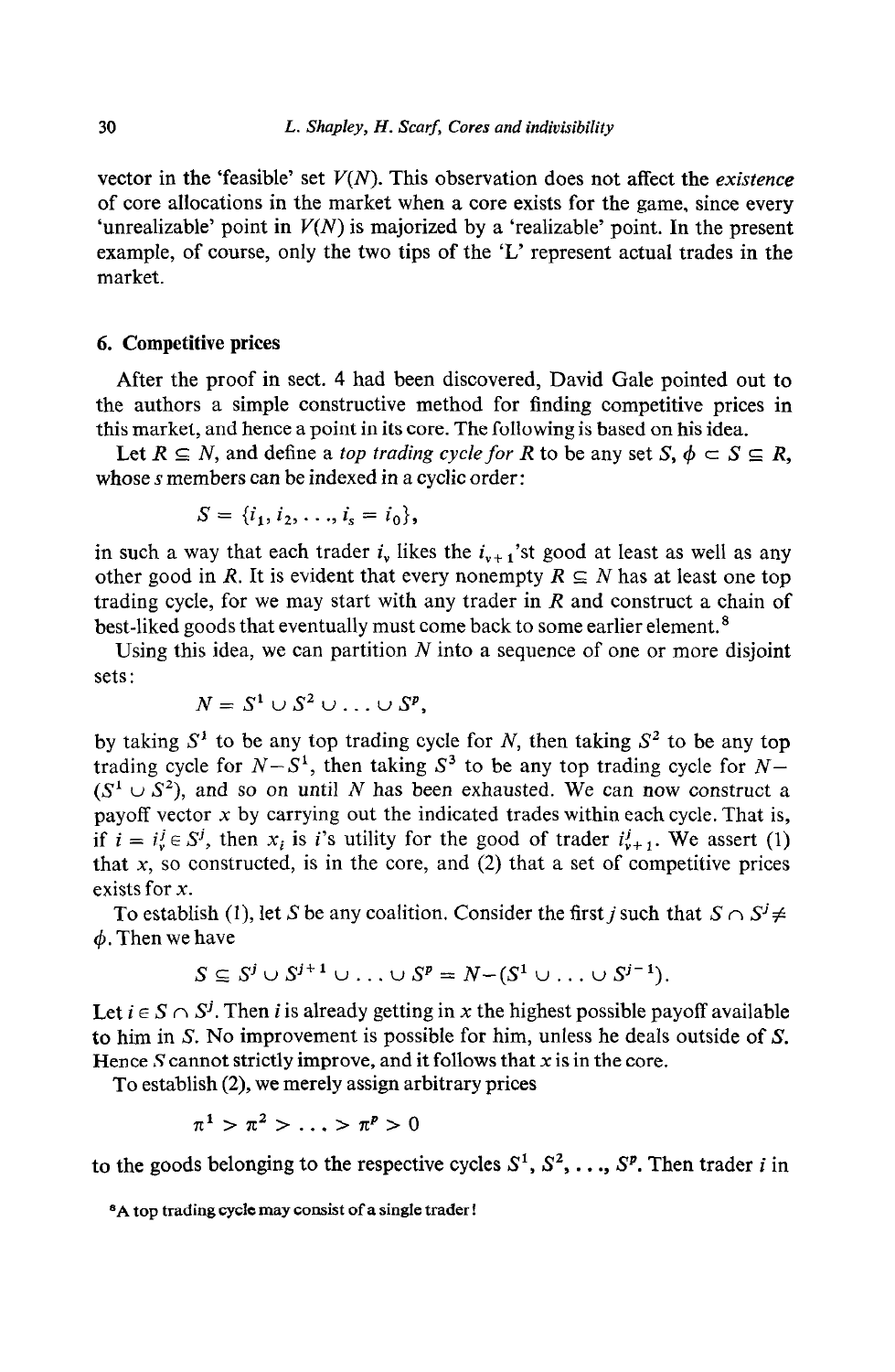$S^j$  can sell his own item for  $\pi^j$  'dollars'. He cannot afford any items from  $S^1, \ldots, S^{j-1}$ , and so his utility is maximized if he buys the item of his cyclic successor in  $S^j$ . This, of course, costs him precisely  $\pi^j$  'dollars' and yields him the payoff  $x_i$ .

Not surprisingly, given the discreteness of the model, the conditions on the prices are purely ordinal. To the extent that there may be different ways of constructing top trading cycles, nonuniqueness may occur in the final outcome as well as in the price ordering. It is easily seen, however, that there are no other competitive prices beyond those constructed in the above fashion, except that when two or more *disjoint* top trading cycles exist, at any stage of the construction, they may be assigned equal prices.

In the example of sect. 5, either  $\{1, 2\}$  or  $\{2, 3\}$  will serve as the first top trading cycle  $S^1$ , so that we can use either  $\pi_1 = \pi_2 > \pi_3$  or  $\pi_3 = \pi_2 > \pi_1$  for the competitive prices. The corresponding competitive outcomes are the two tips of the L-shaped core (fig. 1). Note that  $\pi_1 = \pi_2 = \pi_3$  would not be competitive, as the demand for item 2 would then exceed the supply. Thus, we see from this example that the set of competitive prices is not necessarily closed.

#### 7. **Another example**

It may be wondered in models of this type whether the core is really more general than the competitive solution. In the previous example the core of the *game* contained many 'outcomes' in addition to the competitive outcome, but none of them were realizable in the *market*, given the indivisibility and undamageability of the goods. One might suspect that every *core allocation* is necessarily competitive, after all.

A counterexample is provided, however, by the following preference matrix:



The characteristic function is depicted in fig. 2; the point marked  $\blacksquare$  is the unique 'corner' of  $V(N)$ . Here there is a unique top trading cycle, namely N itself, so the competitive prices are all equal and the unique competitive payoff is  $(2, 1, 1)$ , resulting from the N-permutation

$$
\begin{pmatrix} 0 & 0 & 1 \\ 1 & 0 & 0 \\ 0 & 1 & 0 \end{pmatrix}.
$$

This is of course the point  $\blacksquare$ . The core of the game evidently consists of the three shaded rectangles grouped around that point, and we see that it contains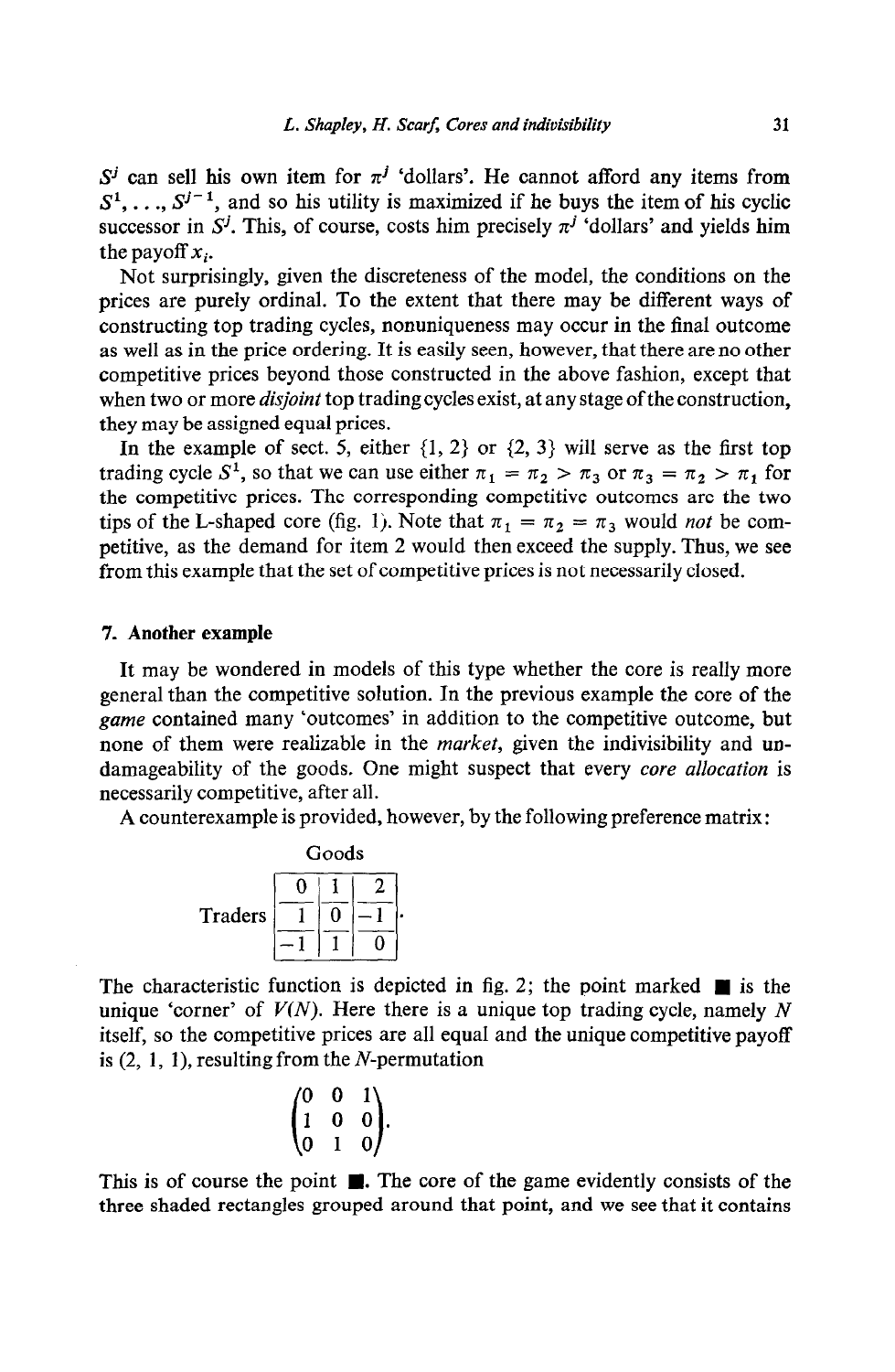the point  $\bullet = (1, 1, 0)$  that results from the N-permutation

$$
\begin{pmatrix} 0 & 1 & 0 \\ 1 & 0 & 0 \\ 0 & 0 & 1 \end{pmatrix},
$$

which is *not* a competitive allocation.

This example is not completely satisfying, since the noncompetitive outcome  $\bullet$  in the core is weakly majorized by the competitive outcome  $\bullet$ . Perhaps a



better example exists, with more traders. However, as we have already remarked, we cannot base the definition of the core on weak majorization without losing the fundamental existence theorem.

### **8.** More **complex preferences: A counterexample**

Let three traders have symmetric holdings in a tract of nine houses, as shown in fig. 3. (Thus, trader 1 owns houses 1, l', and l".) For reasons inscrutable, each trader wants to acquire three houses in a row including exactly one of his original set. Moreover, each prefers the long row that meets this condition to the short row.

We shall show that this example of a slightly more general trading game than the preceding is not balanced, and indeed has no core - thereby dispelling any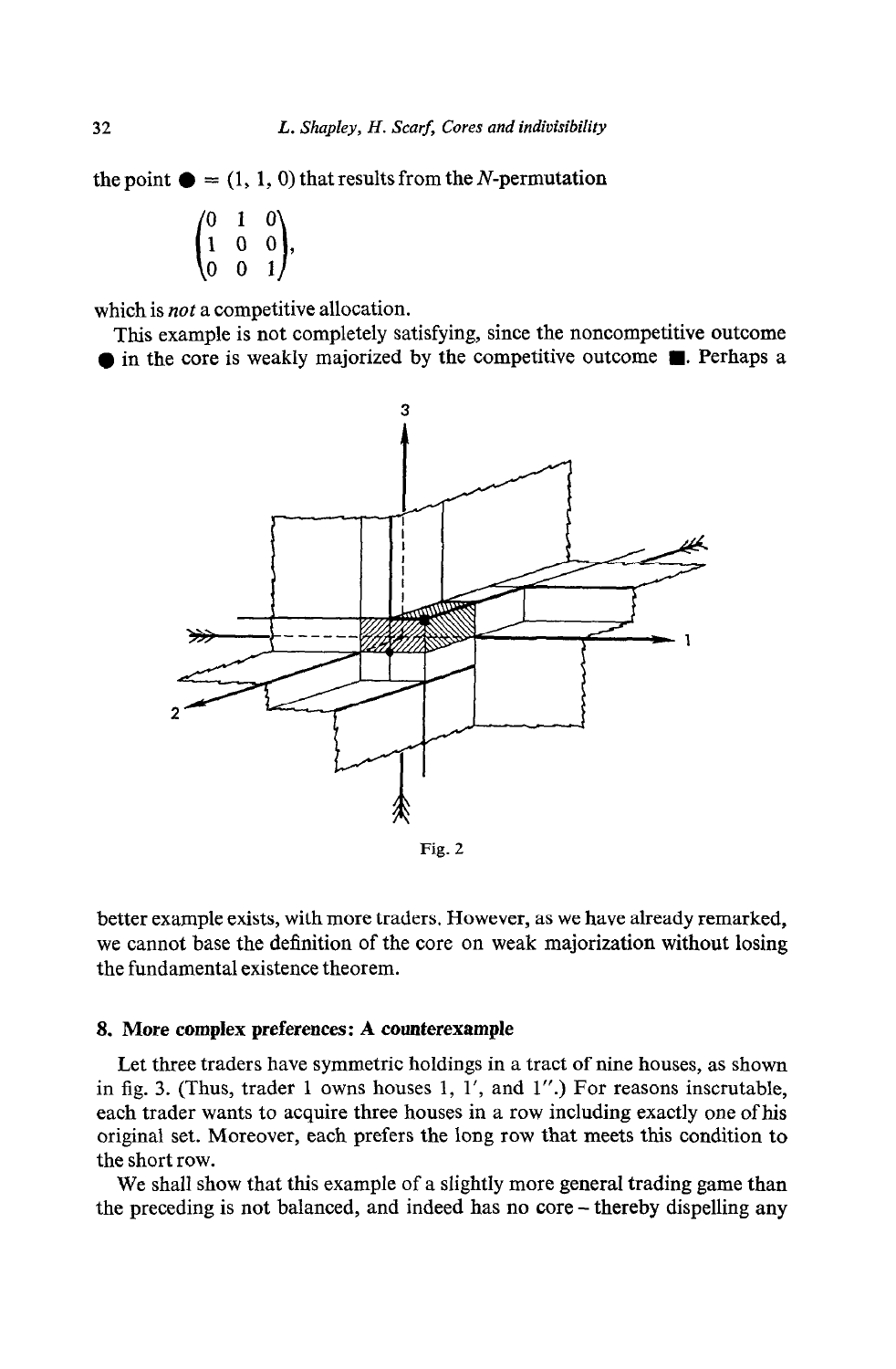idea that the core might prove a universal remedy for market failure due to indivisibility.

The configuration of the tract is such that any two traders can make a profitable exchange. For example, a swap of 1' and 1" for 2 and 2' gives trader 1 his long row and trader 2 his short row. Let us assign numerical values 2, 1, and 0 to the possession of the long row, the short row without the long row, and neither



row, respectively. Then the two-person coalitions have single 'corners':

$$
V(\{1, 2\}): (2, 1, -),
$$
  
\n
$$
V(\{1, 3\}): (1, -), 2),
$$
  
\n
$$
V(\{2, 3\}): (-, 2, 1),
$$

as shown in fig. 4. The three-person coalition cannot improve upon these pairwise exchanges; so its characteristic function is generated by three 'corners':

$$
V(\{1, 2, 3\}) : \begin{cases} (2, 1, 0), \\ (1, 0, 2), \\ (0, 2, 1), \end{cases}
$$

as shown in the inset. Of course, the three singleton coalitions can achieve only 0.

It is easy to see that this game is *not* balanced [condition  $(e)$  in sect. 3], since the point (1, 1, 1) is in  $V(\{1, 2\}) \cap V(\{1, 3\}) \cap V(\{2, 3\})$ , but not  $V(\{1, 2, 3\})$ .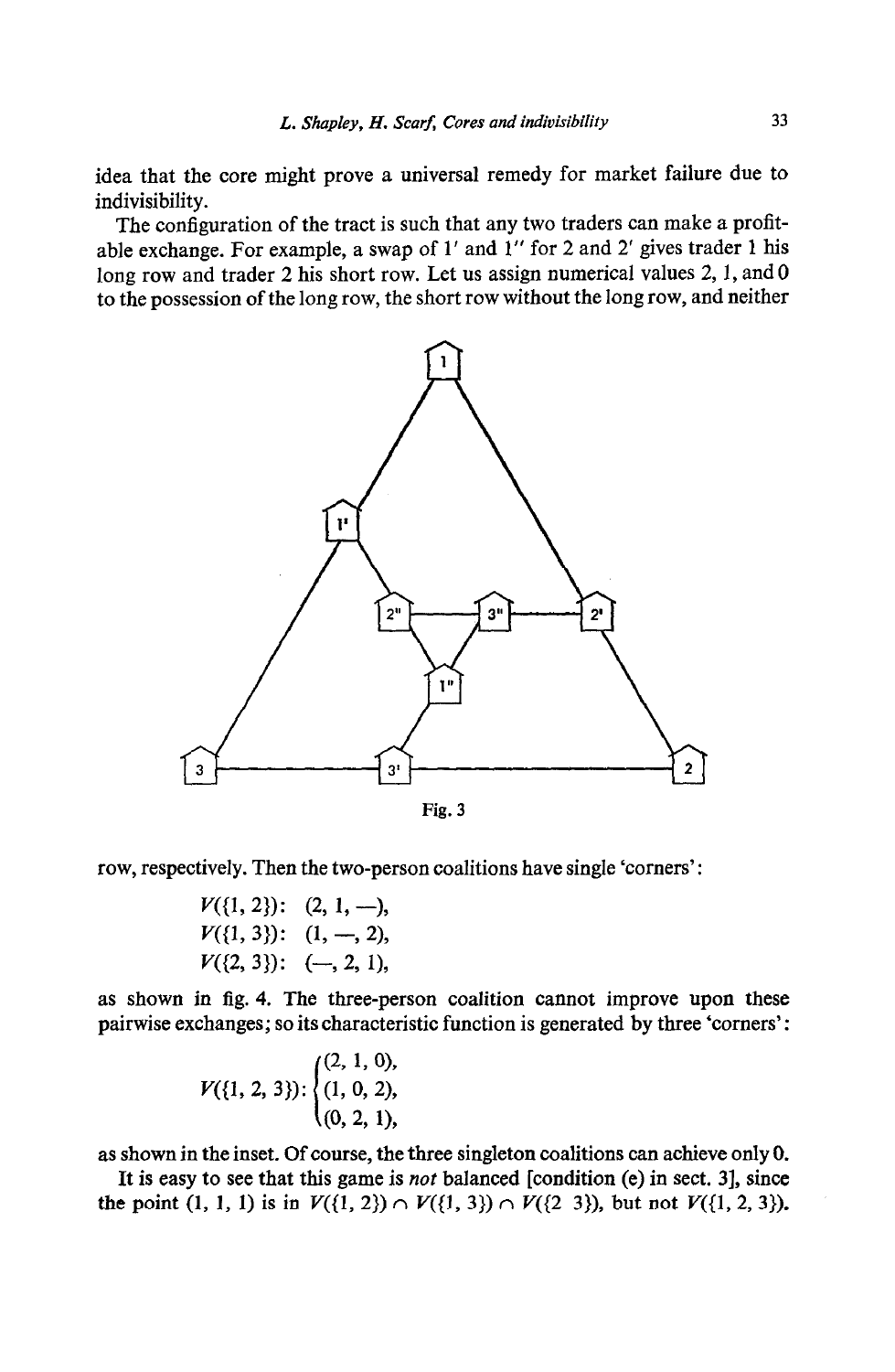

It is equally easy to see that the game has no core,<sup>9</sup> since each of the generators of  $V(\{1, 2, 3\})$  is interior to one of the  $V(\{i, j\})$ . In other words, the set  $V(\{1, j\})$ 2, 3}) is completely hidden by the union of the  $V(\{i,j\})$ , as suggested by the broken lines in the main figure.

It might be asked whether the absence of a core in this example might not arise from some intrinsic nonconvexity in the preference sets themselves that has nothing to do with indivisibility. The answer is no; to see this, define

$$
U^{1}(x) = \min[2, \min(x_{1}, x_{2}, x_{2}) + 2 \min(x_{3}, x_{1}, x_{3})],
$$

with  $U^2(x)$  and  $U^3(x)$  similar. These utility functions are concave in the nine-real variables  $x_1, \ldots, x_{3}$ , (since taking a 'min' preserves concavity), and so gener-

<sup>9</sup>We remind the reader that balancedness is sufficient, but not necessary, for a nonempty core.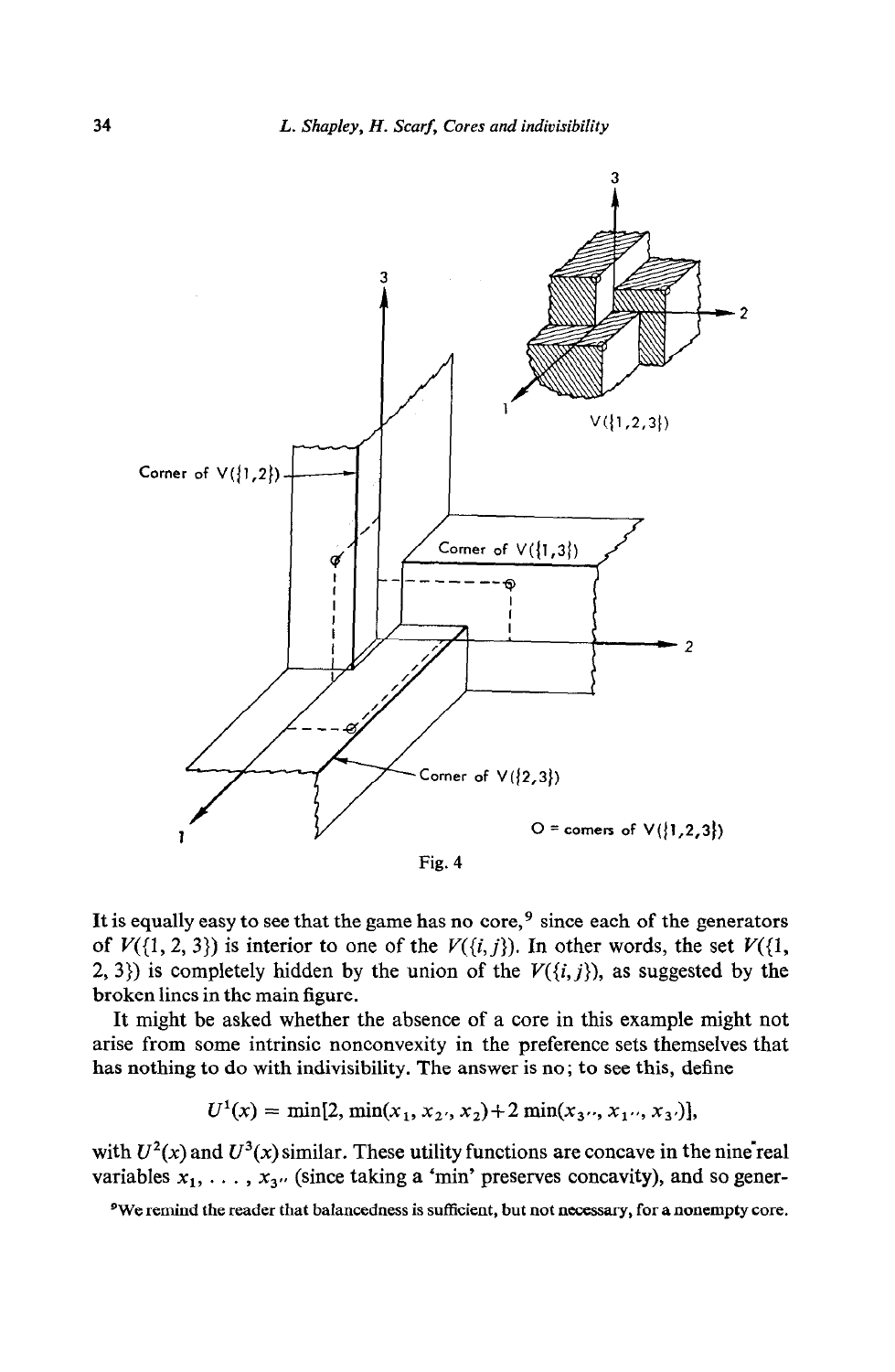ate convex preference sets. Moreover, if we restrict the variables to be 0 or 1 we obtain just the payoffs used above. Thus, the actual preference sets are nonconvex only because of indivisibility.

#### 9. **Other** indivisibility **models**

Several other trading models with indivisible goods have been considered in the literature from the point of view of the core. They range from fairly general situations for which positive results can be obtained to specific illustrative counterexamples.

In the 'marriage market' or 'dance floor' of Gale and Shapley (1962), there are two types of traders. The members of each type rank those of the other type in order of preference as partners; then they pair off. There are generally many core allocations for this situation, that is, arrangements into pairs such that no two individuals of opposite type could do better. Curiously enough, it may be that none of these core allocations gives anyone his (or her) first choice. (In contrast the 'top trading cycle' construction of sect. 6 obviously ensures that at least one trader gets his first choice.) A simple 'courtship' algorithm is described in Gale and Shapley (1962) for reaching a point in the core.<sup>10</sup> In fact, two extremal allocations are reached: one gives every member of the first type the best outcome possible within the core; the other does the same for the second type. These two allocations coincide only in the case of a one-point  $core<sup>11</sup>$ 

It does not appear to be possible to set up a conventional market for this model, in such a way that a competitive price equilibrium will exist and lead to an allocation in the core.

A very similar model is the 'problem of the roommates', also discussed in Gale and Shapley (1962). The difference is that there are no types; each trader ranks *all* the others as potential partners before they pair off. In this case, a very simple four-person example shows that there need not be a core.<sup>12</sup>

In the 'treasure hunt' of Shapley and Shubik,  $13$  a party of explorers finds

<sup>10</sup>The deferred acceptance algorithm of Gale and Shapley (1962) is easily described: (1) Let each boy propose to his favorite girl; (2) let each proposed-to girl keep the best suitor waiting and reject all others; (3) let each rejected boy propose to his next-best girl; (4) repeat steps (2) and (3) until either there are no rejected boys left or every rejected boy has exhausted the list of girls. The resulting pairing-off corresponds to a point in the core, and no boy can do better at any other point in the core. See also: The New Yorker, 11 Sept. 1971, p. 94.

<sup>11</sup>Similar results hold for the more general 'college admissions market', in which each trader of the first type can accommodate a large number of traders of the second type; see Gale and Shapley (1962).

<sup>12</sup>Let *A* rank  $B > C > D$ ; let *B* rank  $C > A > D$ ; let *C* rank  $A > B > D$ ; and let *D* rank arbitrarily. Then no pairing is stable, in the sense of the core. For example, *(AB) (CD) can* be improved upon by the coalition *{B, C}.* 

<sup>13</sup>Inspired by the Huston-Traven classic 'Treasure of the Sierra Madre', whose plot turns on the coalitional instability of a party of *three* prospectors in a rather similar predicament.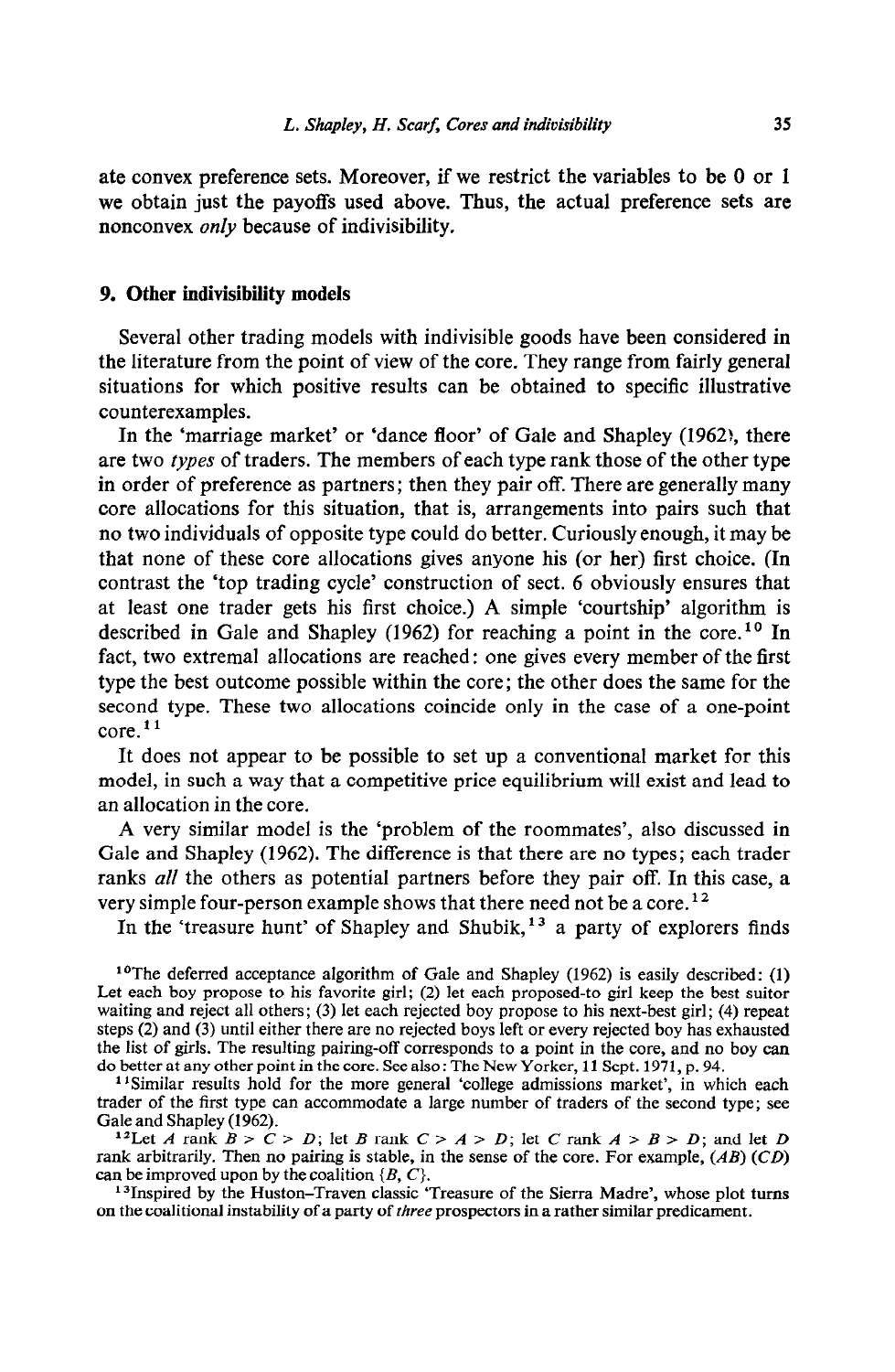a big cache of treasure chests in the desert, momentarily exposed during a sandstorm, but so heavy that it takes two men to carry each chest to high ground. If we consider the bargaining game that determines how the profits are to be divided, it is not difficult to see that the existence of a core depends on whether the size of the party is even or odd. Similarly, in the 'Bridge game economy' of Shubik (1971), an exact multiple of four players is required, if the card party is to have a core.

In most of these examples, the real issue is the indivisibility of the participants themselves, rather than the indivisibility of some more or less tangible economic commodity that is owned and is transferable. The individual is required to participate fully and exclusively in a single activity in order to have any effect. Thus, these examples could also be regarded as instances of increasing returns to scale in the labor inputs to certain production processes, or even as nonconvexities in the preferences for certain forms of consumption.<sup>14</sup>

In the 'assignment game' of Shapley and Shubik  $(1972)$ ,<sup>15</sup> there are again two types of traders, namely, *sellers* and *buyers.* The first have houses, say, and the second have money. Preferences are not merely ordinal, but are expressed as monetary evaluations of the different houses. Since money is fully transferable and infinitely divisible, the sets  $V(S)$  are not finitely generated; instead they are half-spaces, and the market reduces to a 'game with side payments'. Competitive prices exist and are closely related to the linear-programming solution to the problem of maximizing the total monetary value of the allocation, which turns out to be the familiar 'optimal assignment' problem. These prices are usually not unique. The core in this case is exactly the set of competitive allocations, in contrast to what we found in sect. 7 above. As in the marriage market, two extremal allocations can be distinguished in the core: a 'highprice' corner, which is best possible for every seller, and a 'low-price' corner, which is best possible for every buyer. If the houses happen to be all alike, then the core reduces to a line segment and at any given point in the core all houses have the same price.

It would be interesting if a general framework could be found that would unify some or all of these scattered results.

### **References**

Aumann, R.J. and B. Peleg, 1960, Von Neumann-Morgenstern solutions to cooperative games without side payments, Bull. Am. Math. Soc. 66, 173-179.

Billera, L.J., 1970, Some theorems on the core of an *n*-person game without side payments, SIAM J. Appl. Math. 18,567-579.

Billera, L.J., 1971, Some recent results in *n*-person game theory, Math. Programming 1, 58–67.

 $14$ Compare the 'gin and tonic' example in Shapley and Shubik (1966), where again the existence of a core depends on the parity of the number of traders.

 $15$ See also Gale (1960, pp. 160-162).